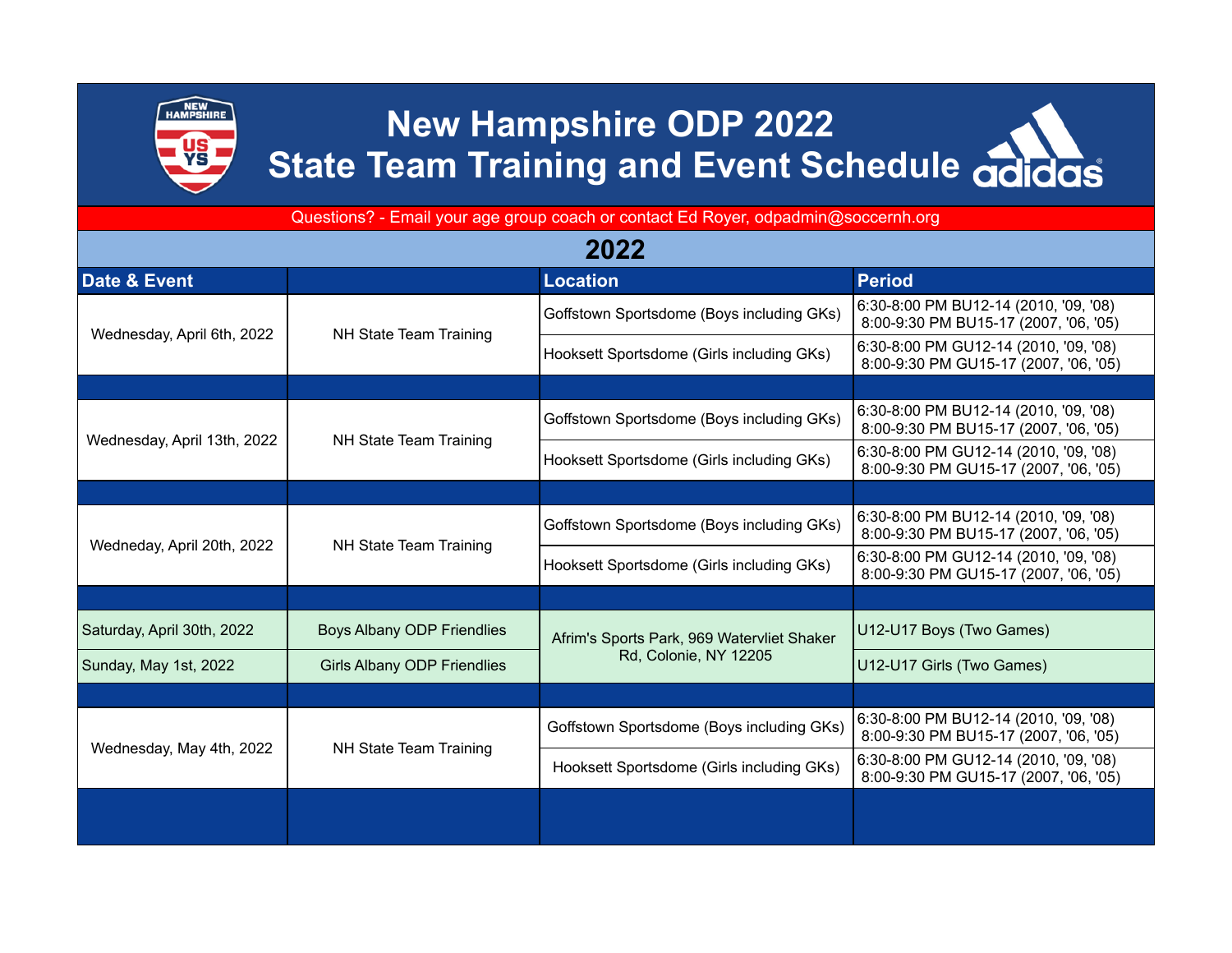| Wednesday, May 11th, 2022                  | NH State Team Training                     | Goffstown Sportsdome (Boys including GKs)      | 6:30-8:00 PM BU12-14 (2010, '09, '08)<br>8:00-9:30 PM BU15-17 (2007, '06, '05)     |
|--------------------------------------------|--------------------------------------------|------------------------------------------------|------------------------------------------------------------------------------------|
|                                            |                                            | Hooksett Sportsdome (Girls including GKs)      | 6:30-8:00 PM GU12-14 (2010, '09, '08)<br>8:00-9:30 PM GU15-17 (2007, '06, '05)     |
|                                            |                                            |                                                |                                                                                    |
| Saturday, May 14th, 2022                   | Maine ODP Friendlies                       | Portland, ME                                   | U12-U17 Boys and Girls (One Game)                                                  |
|                                            |                                            |                                                |                                                                                    |
| Wednesday, May 18th, 2022                  | NH State Team Training                     | Goffstown Sportsdome (Boys including GKs)      | 6:30-8:00 PM BU12-14 (2010, '09, '08)<br>8:00-9:30 PM BU15-17 (2007, '06, '05)     |
|                                            |                                            | Hooksett Sportsdome (Girls including GKs)      | 6:30-8:00 PM GU12-14 (2010, '09, '08)<br>8:00-9:30 PM GU15-17 (2007, '06, '05)     |
|                                            |                                            |                                                |                                                                                    |
| Wednesday, May 25, 2022                    | Zoom - Full Program Meeting                | https://unh.zoom.us/j/94239216439              | All Teams - Discuss June events, updates<br>on the program, State tryouts          |
|                                            |                                            |                                                |                                                                                    |
| Wednesday, June 1st, 2022                  | NH State Team Training<br>and/or Scrimmage | NHSA Complex - Pembroke, NH                    | 5:00-6:30 PM BU/GU 12-14 (2010,'09,'08)<br>6:30-8:00PM BU/GU 15-17 (2007, '06,'05) |
|                                            |                                            |                                                |                                                                                    |
| Wednesday, June 8th, 2022                  | NH State Team Training                     | NHSA Complex - Pembroke, NH                    | 5:00-6:30 PM BU/GU 12-14 (2010,'09,'08)<br>6:30-8:00PM BU/GU 15-17 (2007, '06,'05) |
|                                            |                                            |                                                |                                                                                    |
| Friday, June 10th -<br>Saturday, June 11th | ODP Region 1 Tournament                    | 512 Old Union Turnpike,<br>Lancaster, MA 01523 | U12-U17 Boys (3 Games)                                                             |
| Saturday June 11th - Sunday,<br>June 12th  | ODP Region 1 Tournament                    | 512 Old Union Turnpike,<br>Lancaster, MA 01523 | U12-U17 Girls (3 Games)                                                            |
|                                            |                                            |                                                |                                                                                    |
| Wednesday, June 15th                       | Tryouts<br>2022-2023 NH ODP State Pool     | NHSA Complex - Pembroke, NH                    | 5:00-6:30 PM BU/GU 12-14 (2011,'10,'09)<br>6:30-8:00PM BU/GU 15-17 (2008, '07,'06) |